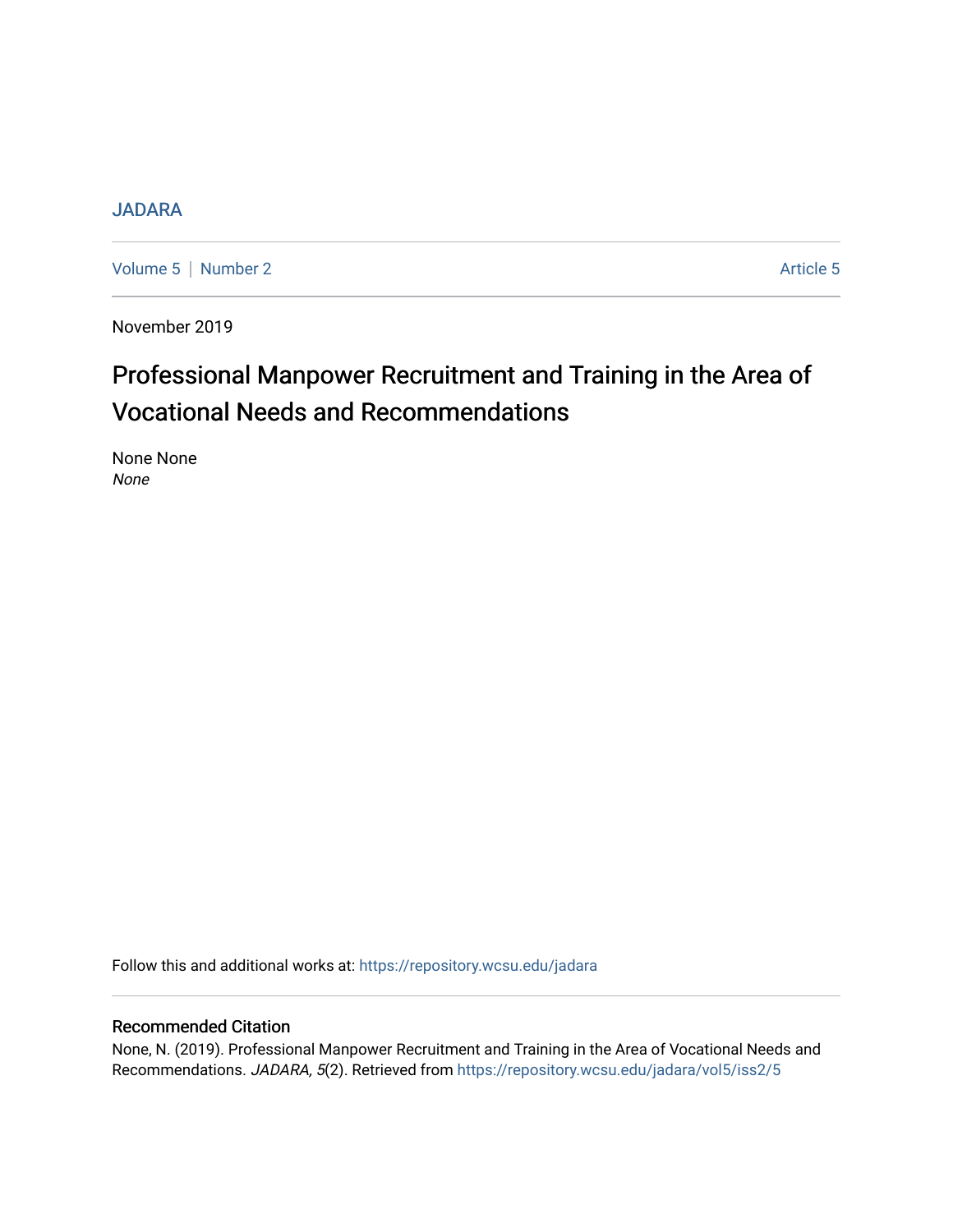# PROFESSIONAL MANPOWER RECRUITMENT ANDTRAINING IN THE AREA OF VOCATIONAL REHABILITATION OF THE DEAF: NEEDS AND RECOMMENDATIONS

Broadened legislation and increased funding of Vocational Rehabilitation programs during recent years have made possible increasingly effective training and adjustment services for han dicapped people in general and deaf people in particular. In 1964, 2,243 deaf people were among the 119,708 handicapped Americans who were successfully rehabilitated, while in 1971 it is estimated that 288,000 handicapped citizens will be rehabilitated, of whom 8,900 will be deaf. These increases were made possible largely through new and expanded programs and the utilization of specialists with the deaf. At the present time, however. Vocational Rehabilitation efforts on behalf of deaf people are in danger of limited effectiveness unless provisions are made to overcome the critical manpower shortage in the field. This report discusses the problem and how it can be resolved.

#### The Needs of Deaf People

There are an estimated 250,000 deaf people in our country. Their hearing is non-functional for the ordinary purposes of life. They receive communication primarily through vision, and send messages by signs, speech, and writing. Most have normal strength, mobility and intelligence. Their handicaps are of an educational and psychosocial nature. Their educational handicap is related to language deficiencies, which are rooted in inadequate

Published by WestCollections: digitalcommons@wcsu, 1971

Prepared by representatives from training programs in deafness rehabilitation from the following colleges and universities: University of Arizona, New York University, Oregon College of Education, University of Pittsburgh, San Fernando Valley State College, and University of Tennessee. A related conference was held in Hot Springs, Arkansas, March 1, 1971, under the sponsorship of the Arkansas Rehabilitation Research and Training Center.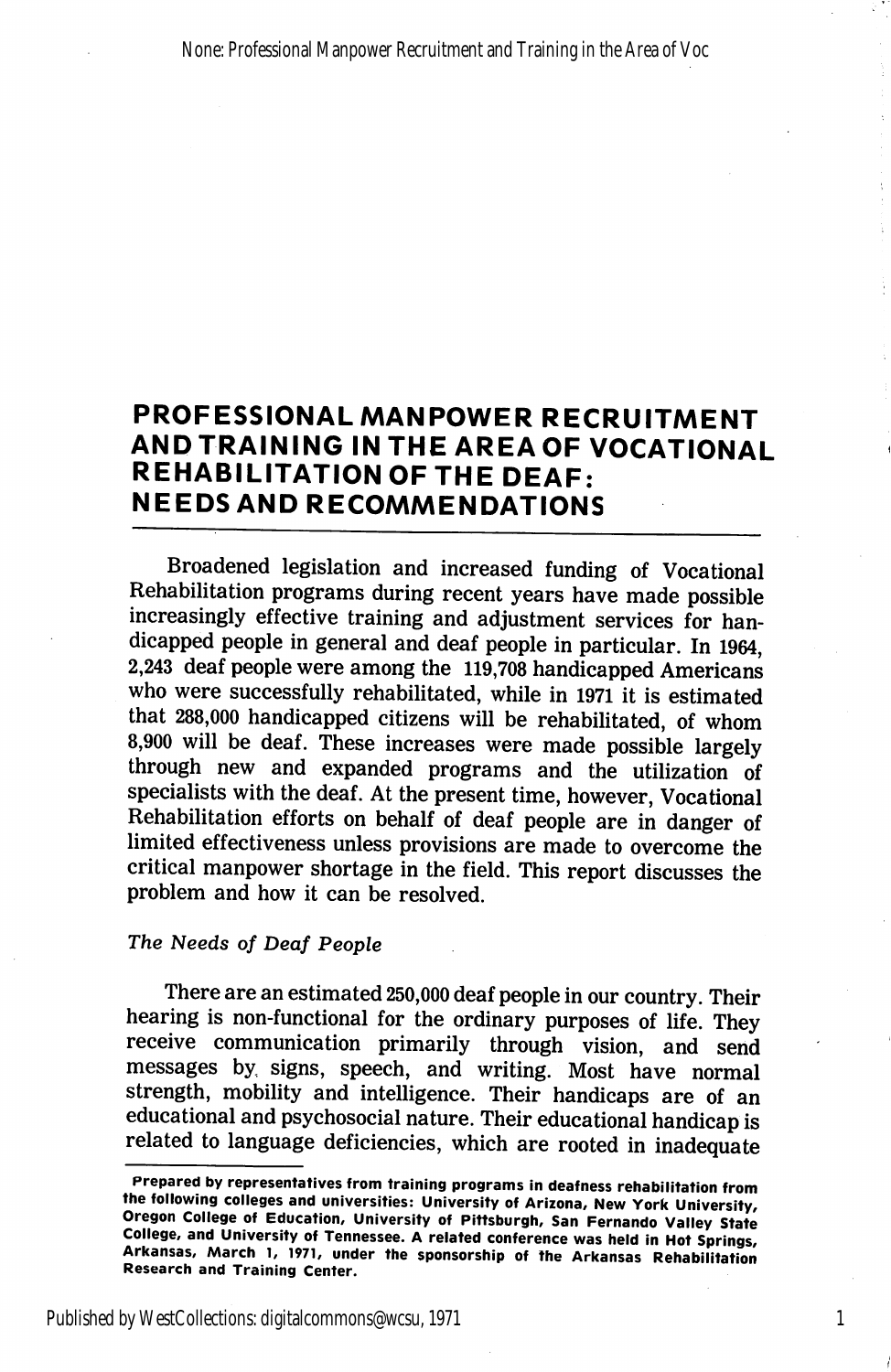communication between the deaf child and his family and in tensified by the heavy emphasis upon speech skills by teachers of the deaf. This emphasis has resulted in disproportionate amounts of time spent in acquiring speech skills at the expense of acquiring language and knowledge in general. Their psychosocial problems are primarily a result of their language deficiencies, which make educational development, vocational training, and subsequent occupational and personal adjustment more difficult.

It has been demonstrated that with quality, in-depth training and adjustment services, provided by knowledgeable and skilled professionals from the various disciplines, deaf people achieve satisfactory levels of development and adjustment and contribute significantly to our nation's productivity. Without the assistance of such services, however, they become the victims of serious un deremployment, unemployment, and unhappily, a drain on our country's resources.

#### Personnel Needs

Personnel needs in the Vocational Rehabilitation of deaf people are related to the kinds of services needed to effect proper vocational adjustment. Specifically, deaf people benefit from vocational training, counseling and guidance, psychological counseling, work adjustment training, personal adjustment training, psycho-diagnosis, vocational evaluation, mental health services, and community services that make available a wide range of helping services normally available to those with hearing. Such services are essentially similar to those provided to other people, but different in that the personnel who provide them have an understanding of deafness and its impact on learning and adjustment, and possess skills in communicating with deaf people. Un fortunately, there is a serious undersupply of such personnel, and as a consequence many existing service programs for the deaf adult cannot fully implement their objectives.

#### The Manpower Poverty

The number of Vocational Rehabilitation specialists with the deaf continues to be small in comparison to the need and the demand. Within State Agencies, only 35 agencies have counselors with special competence in serving deaf persons. Of these 35 agencies, only eight employ more than one such special counselor. The Rehabilitation Services Administration has recently estimated that last year (1970) 275 counselors and other personnel were needed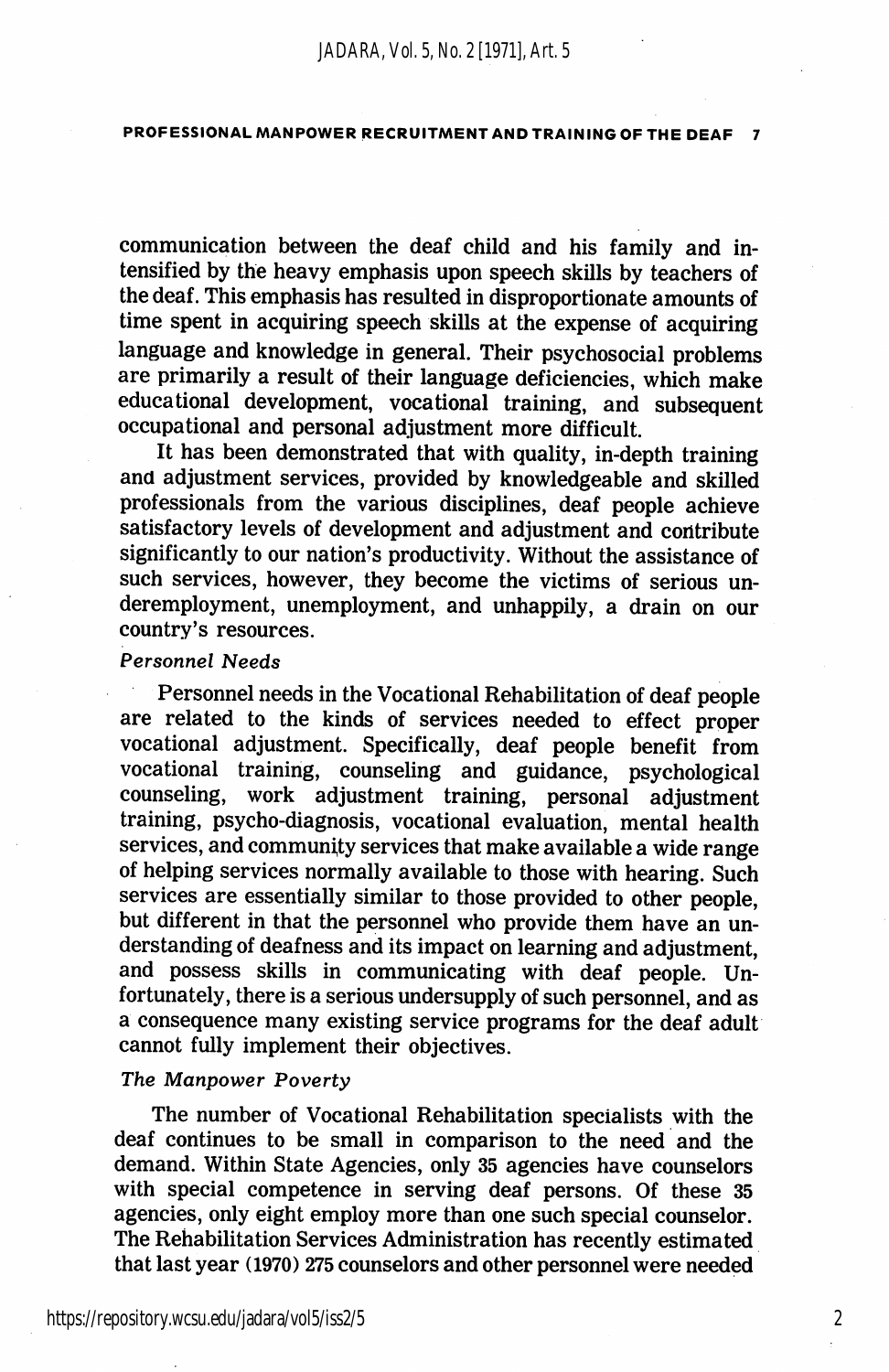to fill posilions in expanding programs of service to deaf people, and l)y 1973 about 500 per year will be needed for replacements or to fill new positions." Tully's study" substantiates this prediction. He reported that 276 new positions for rehabilitation counselors for deaf clients within state agencies alone will be opening up by 1975.

Growing and expanding post-secondary education and vocational training facilities for deaf people are requiring in creasing numbers of counselors and other support personnel. Among these facilities are the three regional vocational-technical facilities for the deaf (Delgado College, Seattle Community College, and St. Paul Technical-Vocational Institute), the National Technical Institute for the Deaf, and rehabilitation center programs for the deaf such as those at Hot Springs, Arkansas, and ('ave Spring, Georgia. As examples of the need, the N.T.I.D. counseling program now has seven counselors for its 350 deaf students, but will need 15 when its full enrollment of 750 is reached in approximately 1975. Gallaudet College is currently expanding its counseling program. San Fernando Valley State College, which is expanding its program for undergraduate deaf students, will also be increasing its counseling staff. Similar expansion is being demonstrated at such schools as Denver Community College, Golden West Community College (California), Iowa Western Community College, and Johnson County (Kansas) Community College.

Elementary and secondary school programs for the deaf frequently recruit personnel trained in rehabilitation counseling. Accordingly, two streams of development will directly affect the current and projected picture of manpower development and recruitment. First, many schools for the deaf are establishing new counseling programs, while others are expanding existing programs. Second, the new Model Secondary School for the Deaf is developing a strong counseling program, and the new Kendall School program will include provisions for parent counseling as well as student counseling. Thus, it can be expected that these as well as future regional high schools for the deaf will be active in recruiting from among the manpower pool in rehabilitation of the deaf.

The Congress is presently considering a bill, H.R. 5610 in troduced by Rep. Wilbur Mills of Arkansas, designed to provide for the establishment and initial operation of national comprehensive rehabilitation centers for low (under) achieving deaf people. The establishment of these centers will create an even greater demand

ï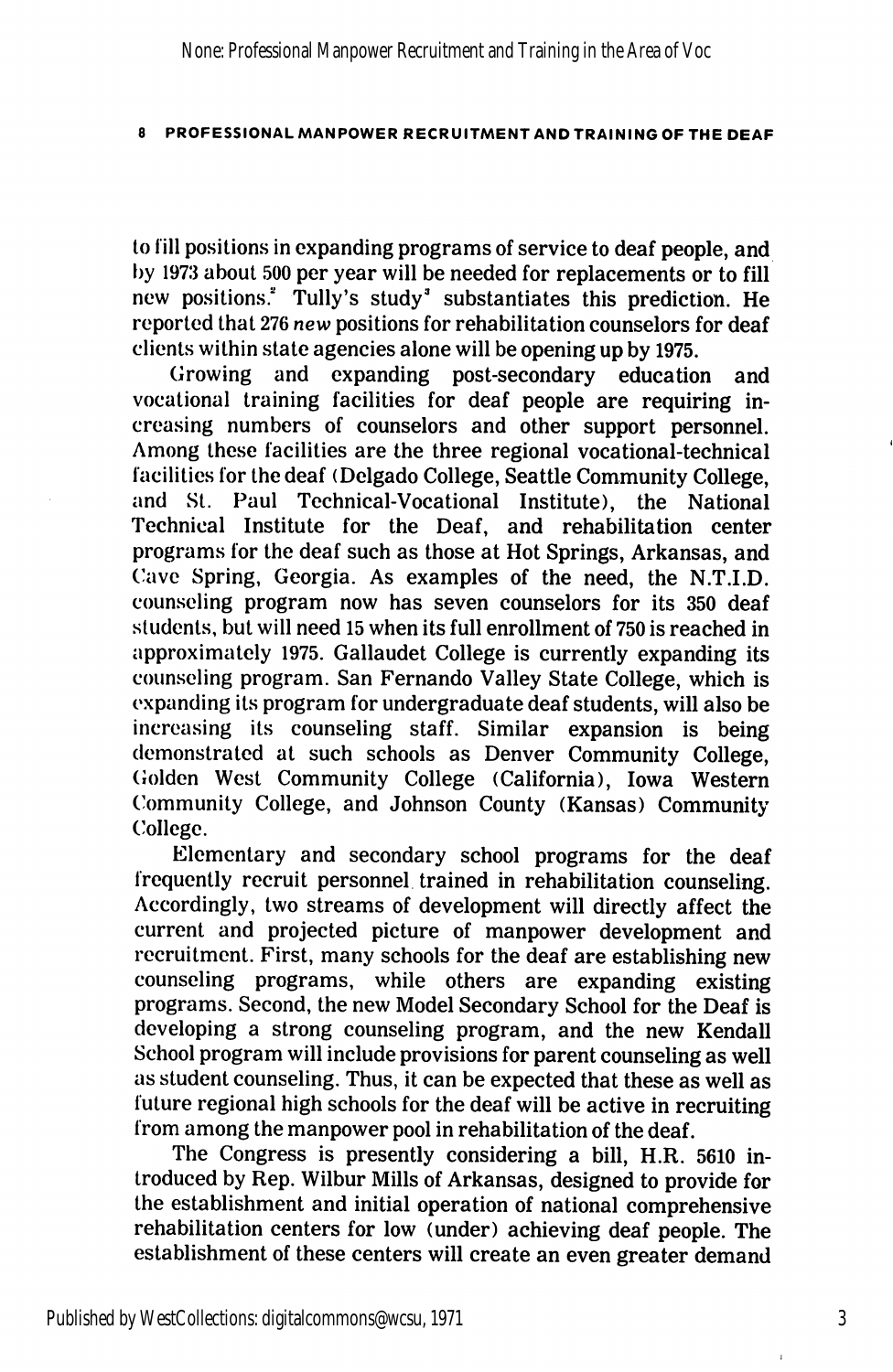for rehabilitation specialists with the deaf.

It is important to point out that many deaf persons reside in areas where special facilities and specialists with the deaf do not exist. These persons need access to the services of counselors who are familiar with the problems of deaf people, who can com municate with them, and who have knowledge of the facilities and resources available to fhe deaf. The general caseload counselor who serves all types of clients, including those who are deaf, can provide a valuable service if he has had some preparation in working with deaf people.

A growing number of community service and mental health centers for the deaf are being established in metropolitan areas throughout the United States. Present centers are drawing from among the available pool of rehabilitation specialists with the deaf, and as more centers are established it can be expected that they, too, will join the number of programs actively recruiting rehabilitation workers with the deaf.

The foregoing discussion makes it abundantly clear that there is a current urgent demand for rehabilitation counselors and other support personnel for work with deaf people, and that this demand will triple within the next two to four year. Yet, as can be seen from the next section, this demand cannot be met unless the Federal government and colleges and universities greatly increase their efforts in training rehabilitation specialists with the deaf.

## Present Manpower Training Efforts

At the present time the Social and Rehabilitation Service sponsors six college and university programs that prepare rehabilitation workers with deaf people. Four of these (University of Arizona, New York University, University of Pittsburgh, and San Fernando Valley State College) provide graduate, degree-type preparation, and two (Oregon College of Education and University of Tennessee) provide non-degree preparation. Table I (see Ap pendix) shows that together these six training programs will prepare a total of 91 rehabilitation workers with the deaf during the 1970-71 school year. In terms of funding, these six training programs are provided \$330,364 for tuition and stipends by the Social and Rehabilitation Service. Of this amount, \$95,364 is used by the two non-degree programs and \$187,000 is used by the degree programs (see Table 2 in Appendix), two of which share another \$50,000 for short-term training purposes.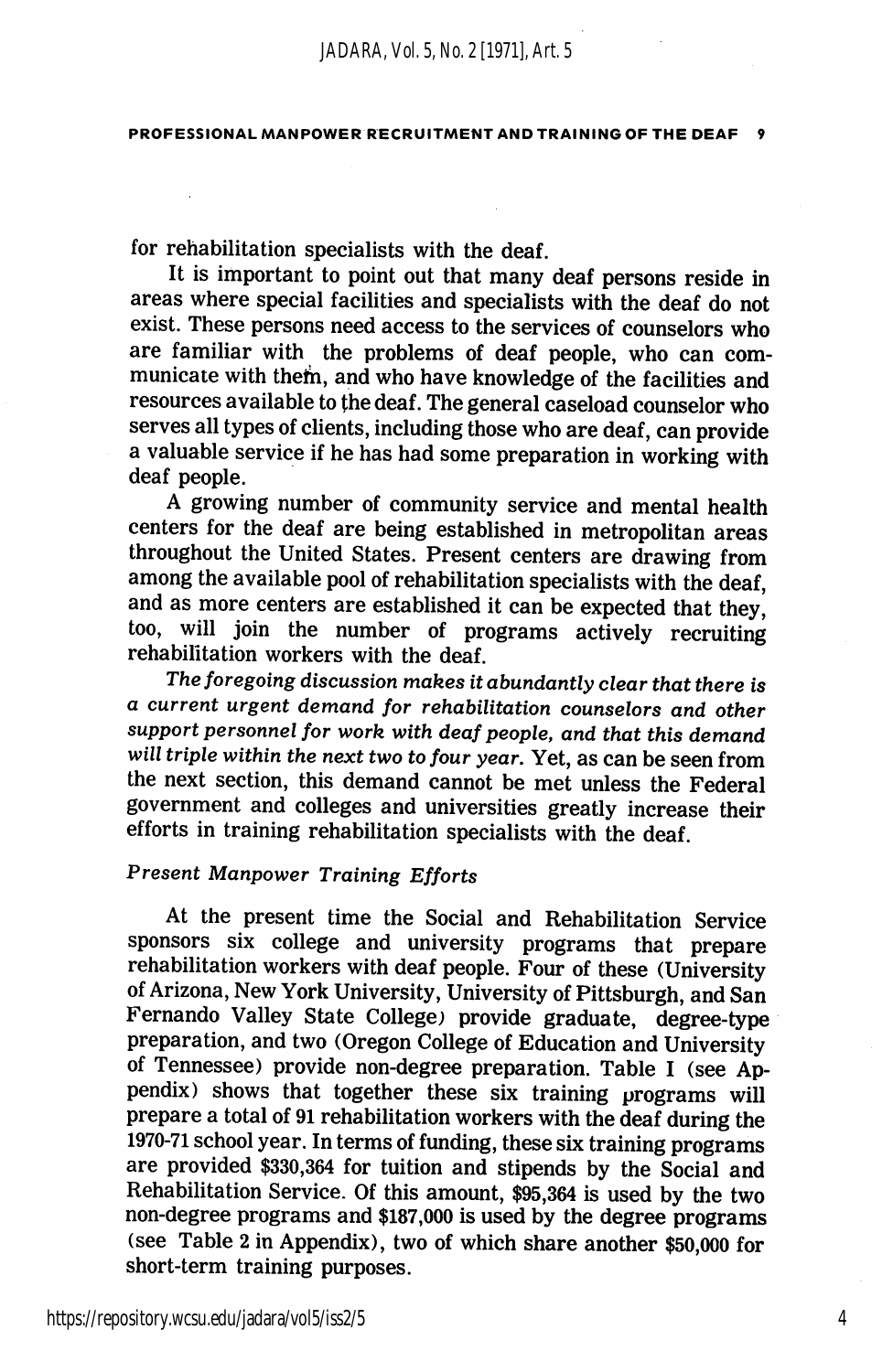None: Professional Manpower Recruitment and Training in the Area of Voc

## 10 PROFESSIONAL MANPOWER RECRUITMENT AND TRAINING OF THE DEAf=

These training efforts have made important contributions toward easing the manpower shortage. As Table 3 (see Appendix) demonstrates, 94 percent of the 576 rehabilitation workers trained through these six programs have entered and remained in rehabilitation work with deaf people. However, it is to be noted that these 540 workers with the deaf were prepared over a 9-year period (1962-1970), whereas by 1975 there will exist a need for 500 new counselors and replacements per year.

Existing training programs in the area of deafness rehabilitation focus upon preparing workers from the various disciplines (counseling, psychology, special education, speech pathology and audiology, and social work) to function with deaf people. Such training has built upon each discipline by adding coursework on deafness and communication skills with the deaf along with clinical practica and internships with deaf people. These efforts have been based upon the rationale that working with the deaf requires the expertise available from each of these disciplines, along with a special understanding of the developmental and ad justment problems of deafness, skill in communicating with deaf people, and experience in actually working with the deaf under supervised conditions. Such training ensures that rehabilitation specialists with the deaf will be able to communicate with their clients, which is the keystone for success in effective rehabilitation service.

#### Projected Manpower Training Needs

Present training efforts are now producing approximately 91 rehabilitation workers with the deaf each year. These efforts fall short of the 275 specialists that were projected for 1970 by the Rehabilitation Services Administration and, unless training efforts are tripled immediately, will fall far short of training the estimated 500 specialists projected for 1973 by RSA. Accordingly, there is a need not only for existing training programs to expand their efforts and train more workers with the deaf, but also for more colleges and universities to establish similar training programs. The problem of geographical distribution of these training programs needs to be considered, also, since at the present time many states fail to recruit specialists with the deaf due to the distance to the nearest training facility. Ideally, a multi-disciplinary in-depth-training-indeafness program should be established in each HEW region, and<br>on-going non-degree training in deafness for employed on-going non-degree training in deafness

Published by WestCollections: digitalcommons@wcsu, 1971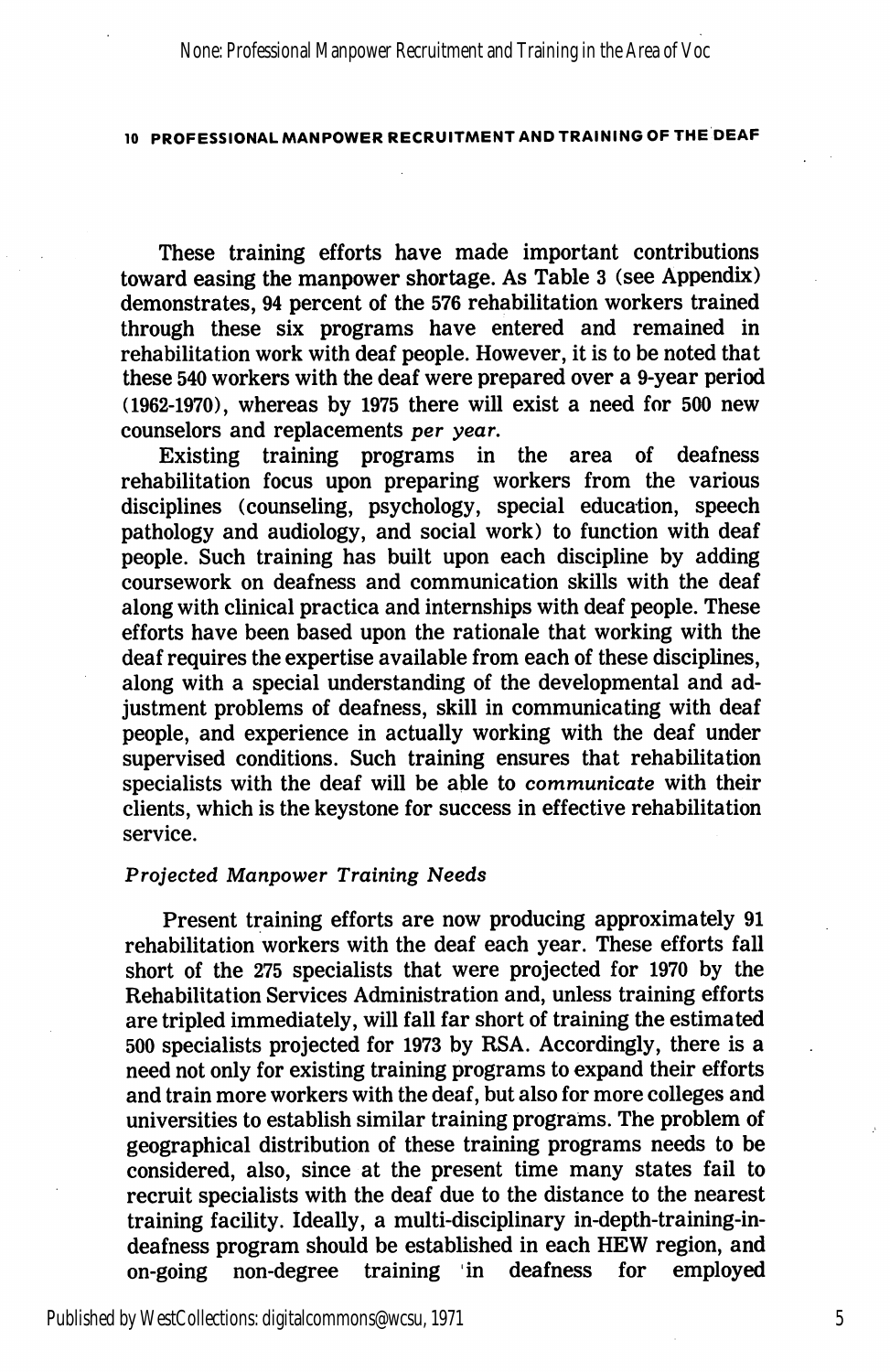rehabilitation workers should expand their programs. These programs should provide appropriate orientation and training in deafness rehabilitation to such professionals as counselors, psychologists, speech pathologists, and audiologists, social workers, and special educators. Each training program should make provisions for appropriate supervised practica and internships, and should be staffed with the appropriate number and kinds of rehabilitation educators.

#### Recommendations

For decades deaf people have been denied the right to full development of their potentialities for want of proper rehabilitation facilities and personnel who understand their needs and can com municate with them. The toll of this neglect has weighed heavily on the deaf individual his parents, and society. The American public and its elected representatives have recognized the need for quality services in sufficient depth and have made possible the facilities described in this report. However, the services anticipated through these facilities have been limited as a result of the critical man power shortage in the field. In order for these facilities and programs to be of full effectiveness, it is recommended that the following personnel training efforts be initiated without delay.

1. That the Social and Rehabilitation Service ensure sufficient funding on a continuing basis to permit existing training (degree and non-degree) programs in the area of deafness rehabilitation to greatly expand their efforts.

2. That the Social and Rehabilitation Service facilitate the establishment and continuation of at least one multi-disciplinary training-in-deafness program in each HEW region.

Programs in Hearing, Speech, and Language. Unpublished document. Rehabilitation Services Administration, 1970.

Tully, Norman L. Role and Function of Rehabilitation Counselors With the Deaf. Unpublished doctoral dissertation. University of Arizona, 1970.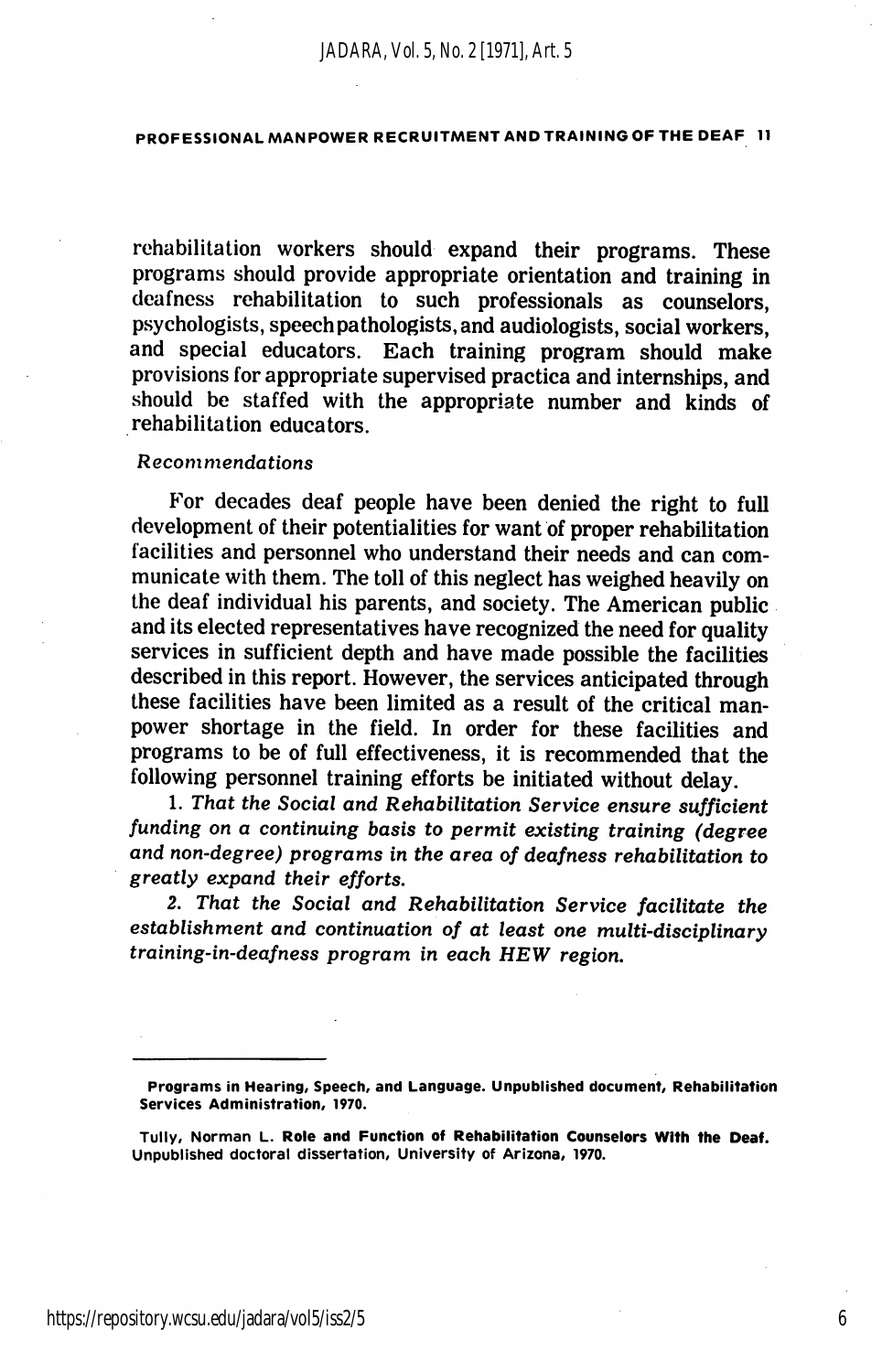#### APPENDIXES

#### TABLE 1

### NUMBER OF REHABILITATION OF THE DEAF TRAINEES SUPPORTED BY SRS TRAINING FUNDS AT SIX COLLEGES AND UNIVERSITIES, BY DEGREE AND AREA: 1970-1971

| College or<br><b>University</b>     |       |    |    | Total Non- Rehab. Coun. Leadership Sp. Ed.<br>Degree M.A. Ph.D. M.A. M.A.Ph.D. M.A. |    |              | <b>Other</b> |
|-------------------------------------|-------|----|----|-------------------------------------------------------------------------------------|----|--------------|--------------|
| <b>TOTALS</b>                       | 91    | 54 | 11 | 6                                                                                   | 14 | $\mathbf{2}$ | 4            |
| Arizona                             | 7     |    | 5  | 2                                                                                   |    |              |              |
| New York                            | 12    |    | 4  | 4                                                                                   |    |              | 4            |
| Oregon                              | $-24$ | 24 |    |                                                                                     |    |              |              |
| Pittsburgh                          | 4     |    |    | 2                                                                                   |    | $\bf{2}$     |              |
| San Fernando<br><b>Valley Stage</b> | 14    |    |    |                                                                                     | 14 |              |              |
| Tennessee                           | 30    | 30 |    |                                                                                     |    |              |              |

Also includes Counselor Education, Clinical Psychology, and School Psychology.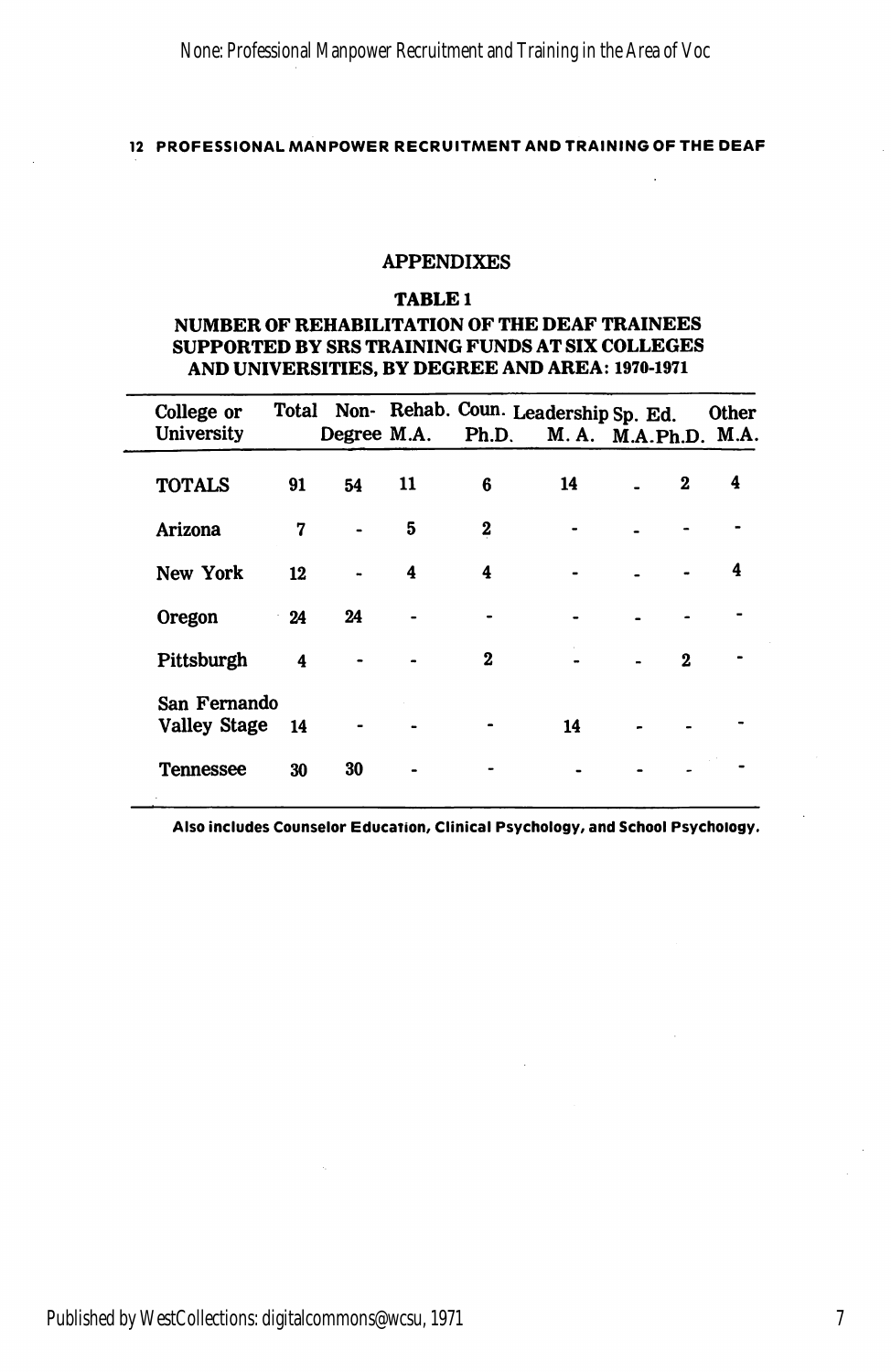# TABLE 2

## AMOUNTS FOR TUITION AND STIPENDS IN TRAINING GRANTS AWARDED TO PREPARE PERSONNEL TO WORK WITH DEAF PEOPLE IN THE REHABILITATION PROCESS:

| College or<br><b>University</b> | Degree    | <b>Training Grant Award</b><br>Non-Degree |
|---------------------------------|-----------|-------------------------------------------|
| <b>Totals</b>                   | \$187,000 | \$145,364                                 |
| Arizona                         | 26,000    | -0-                                       |
| New York                        | 65,000    | 15,000 <sup>°</sup>                       |
| Oregon                          | -0-       | 39,364                                    |
| Pittsburgh                      | 33,000    | -0-                                       |
| San Fernando Valley State       | 63,000    | 35,000                                    |
| <b>Tennessee</b>                | -0-       | 56,000                                    |
|                                 |           |                                           |

#### 1970-1971

<sup>a</sup> Source of funds: SRS Research and Training Center funds

https://repository.wcsu.edu/jadara/vol5/iss2/5